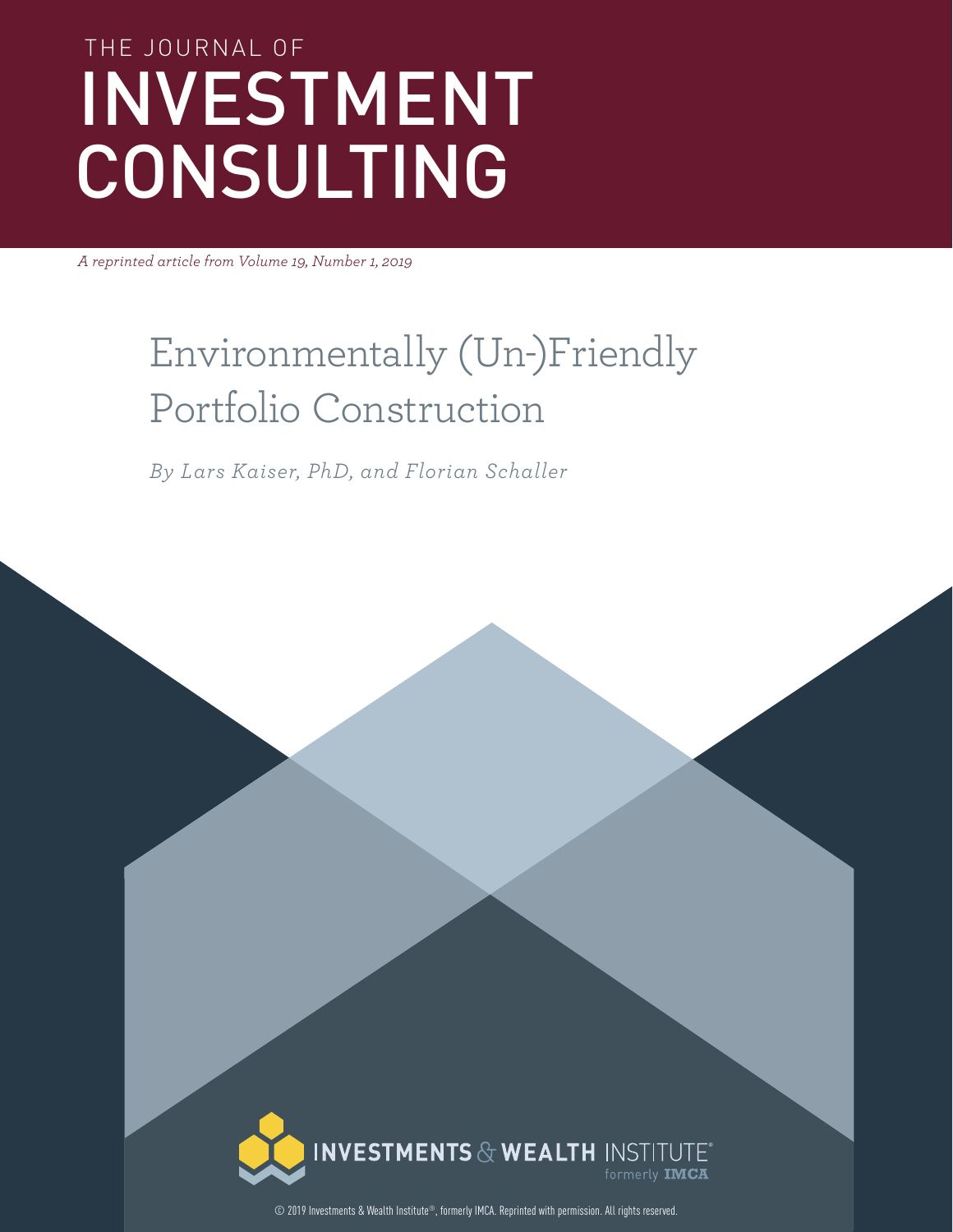## Environmentally (Un-)Friendly Portfolio Construction

*By Lars Kaiser, PhD, and Florian Schaller*

#### **ABSTRACT**

This study sheds light on a new type of sustainable<br>
investment approach, namely environmental, social,<br>
and governance (ESG) momentum. We provide both a<br>
theoretical discussion and an empirical comparison of this pay investment approach, namely environmental, social, theoretical discussion and an empirical comparison of this new approach and put it in perspective to traditional weighting schemes considered by sustainable portfolio managers. In order to provide a clear basis for our argumentation and avoid any conflicting effects, we solely focus on the environmental aspect of ESG ratings in Europe and pay particular attention to strategies' carbon footprint as a central measure of a portfolio's environmental friendliness. Although the empirical results demonstrate inferior environmental ratings for ESG-momentum portfolios and mixed results in respect to risk-adjusted returns across alternative rating components, there might still be a case for investing in sustainable momentum stocks.

#### **INTRODUCTION**

Over the past decade, both institutional and retail investors have grown substantially more interested in sustainable investments. For asset managers today, the incorporation of ESG factors into the investment decision-making process is a necessary prerequisite to generate business, especially with institutional investors. However, from an academic perspective, the literature on sustainable investments yields mixed results and does not provide a clear picture about whether it pays to invest sustainably from the perspective of risk-adjusted return (Renneboog et al. 2008; Friede et al. 2015). The reasons for the mixed results are multifold and include offsetting effects caused by different screening techniques and individual measures that conflict with each other, as well as different effects or impact across industries and regions (Galema et al. 2008; Statman and Glushkov 2016; Auer 2016).

The objective of this paper is to shed light on the financial and sustainability performance of five portfolio-formation strategies in a European setting. We are particularly interested in the benefits of considering changes in environmental sustainability ratings compared with considering absolute ratings. Although the financial services industry has picked up on the potential for building portfolios on the basis of changes in ESG ratings"ESG momentum"—the academic literature analyzing the underlying characteristics of these portfolios is limited. This study analyzes characteristics of ESG momentum in comparison to more commonly applied screening and tilt approaches to gain insight about whether strategies based on sustainability data result in sustainable portfolios.

To avoid any offsetting effects, we restrict our empirical analysis to the environmental pillar of the ESG rating; we consider the aggregated environmental score and three subcategory scores—emissions reduction, product innovation, and resource reduction—to identify the drivers of environmentally triggered portfolio performance. We base our research on the work of Auer (2016) with regard to exclusion and inclusion strategies and Nagy et al. (2016) concerning the ESG momentum approach. For performance measurement we build on the Fama and French (1993) three-factor model, albeit applying alternative index-based factors as introduced by Cremers et al. (2012).

Furthermore, we explicitly include a portfolio's carbon footprint as a central measure of success in implementing environmentally friendly portfolios. Due to a general increase in public awareness about carbon dioxide (CO2) emissions and media coverage of the Paris climate accord in April 2016, more money managers are disclosing the carbon footprints of their portfolios. This shift, due predominantly to regulatory and stakeholder pressure, has made the carbon footprint of a publicly traded fund a central factor of its success potential. As such, the appropriateness of the underlying investment strategy must be evaluated on the basis of risk-adjusted return, the aggregated environmental rating, and the carbon footprint.

#### **DATA AND METHODOLOGY**

Our initial sample comprises all European firms with annual ESG ratings included in the Asset4 database provided by Thomson Reuters between January 2002 and December 2015, which corresponds to 1,072 firms and is consistent with the dataset of Sassen et al. (2016). This includes firms for which sustainability ratings are available over the full period, as well as joiners and leavers. Thereby we avoid potential survivorship bias, which is well-documented in the mutual fund literature.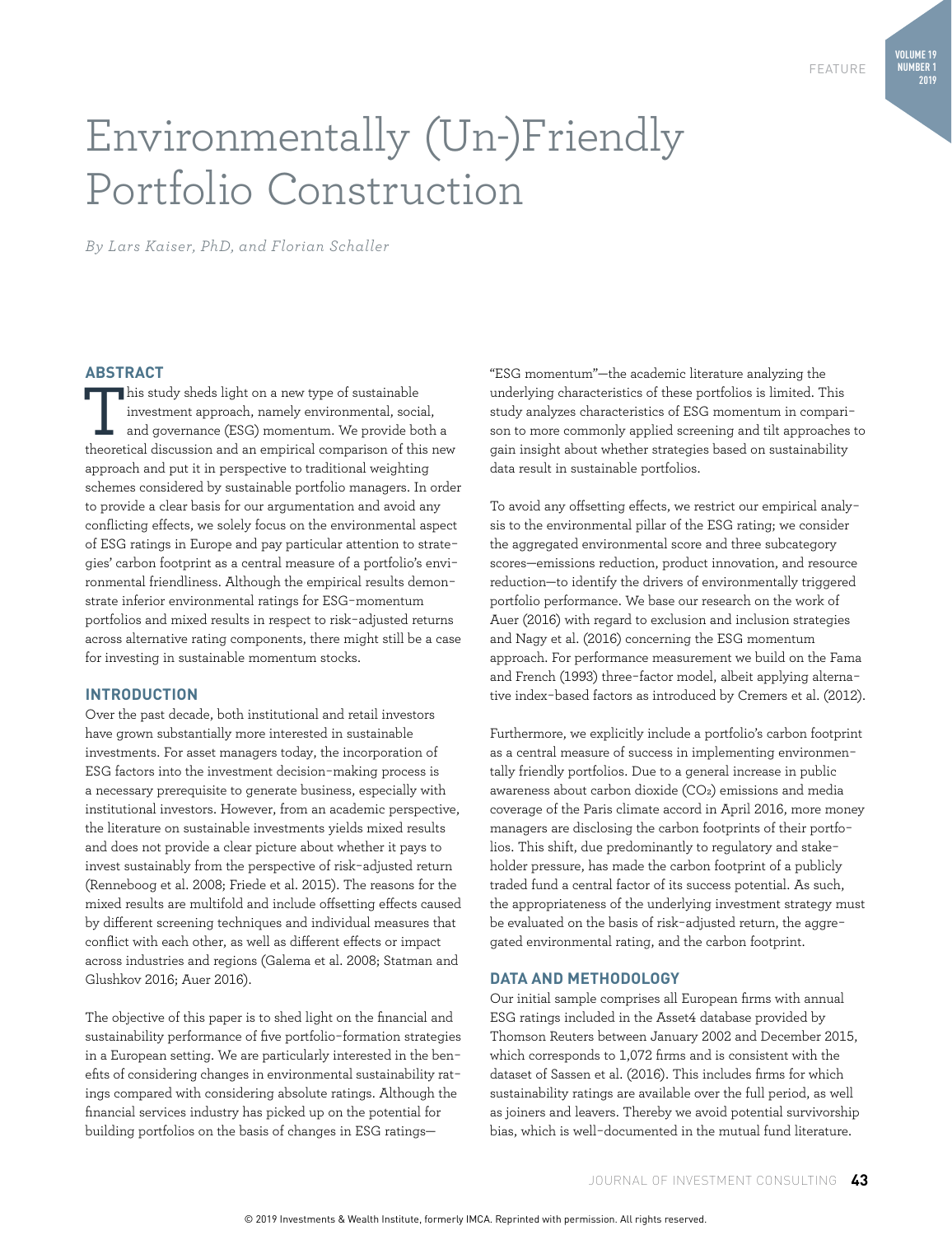**Table 1**

#### **DESCRIPTIVE STATISTICS**

| <b>TYPE</b>                                                                 | ABBR.           | <b>STD</b><br><b>MEAN</b><br><b>MIN</b><br><b>MAX</b> |       | <b>SKEW</b> | <b>KURT</b> | <b>DISP</b> |      |       |  |  |  |
|-----------------------------------------------------------------------------|-----------------|-------------------------------------------------------|-------|-------------|-------------|-------------|------|-------|--|--|--|
| (A): Level of Sustainability Performance (sustainability rating)            |                 |                                                       |       |             |             |             |      |       |  |  |  |
| Environmental                                                               | <b>ENVSCORE</b> | 56.00                                                 | 11.29 | 36.81       | 69.85       | $-0.37$     | 3.04 | 29.25 |  |  |  |
| Emission Reduction                                                          | <b>ENER</b>     | 55.92                                                 | 12.72 | 34.48       | 71.16       | $-0.39$     | 3.04 | 29.40 |  |  |  |
| Product Innovation                                                          | ENPI            | 50.80                                                 | 13.09 | 30.44       | 67.74       | $-0.12$     | 3.02 | 31.13 |  |  |  |
| Resource Reduction                                                          | <b>ENRR</b>     |                                                       | 12.79 | 35.67       | 72.87       | $-0.39$     | 3.09 | 29.47 |  |  |  |
| (B): Change in Sustainability Performance (change in sustainability rating) |                 |                                                       |       |             |             |             |      |       |  |  |  |
| Environmental                                                               | ENVSCORE        | 0.14                                                  | 0.36  | $-0.22$     | 0.97        | 1.01        | 4.28 | 0.49  |  |  |  |
| Emission Reduction                                                          | <b>ENER</b>     | 0.15                                                  | 0.42  | $-0.26$     | 1.15        | 1.14        | 4.49 | 0.55  |  |  |  |
| Product Innovation                                                          | <b>ENPI</b>     | 0.13                                                  | 0.45  | $-0.33$     | 1.27        | 1.08        | 4.94 | 0.61  |  |  |  |
| Resource Reduction                                                          | <b>ENRR</b>     | 0.17                                                  | 0.48  | $-0.27$     | 1.37        | 1.19        | 4.76 | 0.67  |  |  |  |

*Table 1 presents the descriptive statistics for absolute sustainability ratings (A) and changes in environmental sustainability ratings (B), according to Asset4 from Thomson Reuters. We report averages (mean), standard deviation (std), minimum (min) and maximum (max) values, skewness (skew), kurtosis (kurt), and the degree of cross-sectional dispersion of sustainability ratings. The observation period is July 2005*–*June 2016 and corresponds to 132 monthly returns.*

The sample consists of 10,379 annual ratings for each of the ESG pillars. To avoid the possibility that our results are driven by outliers, we trim our sample at the 1-percent level with respect to considered variables. This reduces our sample by 108 firms and results in a final sample size of 965 European firms. As for the representation of firms by country, the three largest countries in Europe—Germany (eighty-seven firms), France (ninety-six firms), and the United Kingdom (388 firms) account for 53.3 percent of our sample and the ten countries best represented in our sample account for 82.5 percent of the firms. The final out-of-sample observation period is from July 2005 to June 2016 and corresponds to 132 monthly returns.

For this analysis, we concentrate on the environmental layer of the Asset4 sustainability ratings. In addition to the aggregated score of the environmental pillar, we focus on three secondlevel subcategories in our analysis: emission reduction, product innovation, and resource reduction (see table 1). The aggregate environmental rating (ENVSCORE) for each firm consists of more than 300 individual data points and evaluates a firm's impact on Earth's ecosystem as a whole. A high score indicates that a company is capable of actively avoiding or reducing environmental risks and generating long-term profits from environmental opportunities.

The emission reduction (ENER) score sheds light on a firm's production and operational processes. ENER evaluates a firm's ability to reduce emissions that lead to atmospheric pollution, water contamination, (hazardous) waste, noise, etc. Furthermore, ENER measures a firm's willingness to work with local environmental organizations to reduce its direct community impact.

The product innovation (ENPI) score measures a firm's efforts to create eco-efficiency through its research and development. ENPI measures the firm's ability to lower its environmental impact and create new business opportunities by using the latest industry-specific environmental technologies in the product innovation process.

The resource reduction (ENRR) score measures a firm's capacity to effectively and efficiently use natural resources in production processes and along its supply chain. These natural resources include everything from production materials to water and energy. The ENRR also includes a firm's efforts to develop more eco-efficient materials.

#### **PORTFOLIO CONSTRUCTION**

We pay particular attention to so-called ESG momentum strategies, which provide a variation to the common application of ESG ratings in portfolio management. To provide a robust comparison between strategies, we consider simple implementations of the following sustainability-related portfolio schemes: (1) worst-in-class exclusion, (2) best-in-class inclusion, (3) simple ESG tilt, and (4 and 5) two variations of the ESG momentum approach. Furthermore, we deviate from Nagy et al. (2016) and do not only consider the aggregated ESG score; rather we focus solely on the environmental component because the three ESG aspects can show confounding effects (Galema et al. 2008; Auer 2016).

Every year in June, we rebalance our portfolios based on lagged six-month sustainability data to ensure data availability to investors at the time of revising the portfolio composition, which is a common approach for the application of firms' financial-statement information (Asness et al. 2013). Therefore, our results are conservative throughout and in particular with respect to sustainability information. This is particularly relevant, as Nagy et al. (2016, p. 114) state, because "an improvement in ESG scores signals that a company is better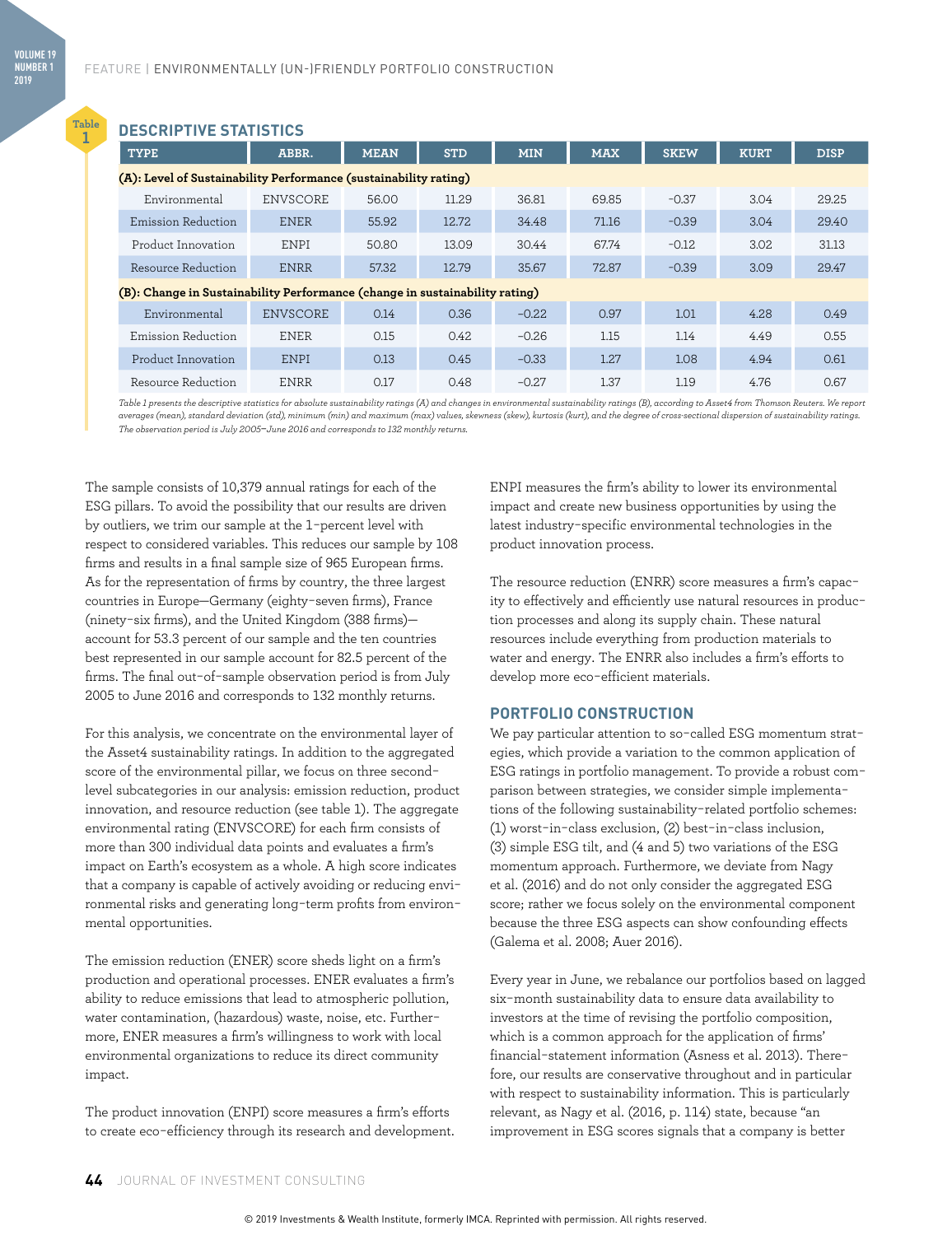**VOLUME 19 NUMBER 1 2019**

equipped to avoid ESG-related risks; this reduction in potential future liabilities is quickly discounted by market participants and built into the share price." Consequently, accounting for this lag is essential in terms of strategies' practical implementation and the respective performance analysis when timely release of the sustainability rating is not guaranteed.

The standard setting, for all but tilt portfolios, assigns an equal weight to all stocks in the respective smaller investment subset. Furthermore, we consider two alternative approaches: (1) we weight stocks according to their market capitalization, and (2) we weight stocks according to their sustainability rating. This provides a second source of adjusting sustainability strategies to potentially enhance their risk-adjusted and sustainability performance.

#### **INVESTMENT STRATEGIES**

Here we introduce the investment strategies, which build on the application of ESG ratings in portfolio formation.

**Tilt portfolio:** We replace a firm's market capitalization with sustainability level to derive portfolio weights to achieve this tilt strategy. Tilt portfolios are fully invested across the investment universe and not reduced to a smaller, more concentrated, subset of stocks that fulfill predefined sustainability criteria. Thereon, stocks with high sustainability ratings are overweight and stocks with low sustainability ratings are underweight. Given the full replication approach of this strategy, it closely aligns with the benchmark portfolio and is likely to show lower levels of tracking error and active share compared to sampling approaches.

**Exclusion and inclusion strategies:** These strategies invest in subsets of the stock universe by either excluding firms with the lowest sustainability ratings or including those with the highest sustainability ratings. Every year, we exclude (include) stocks that are in the bottom (top) twentieth percentile of the ratings. These approaches are in accordance with Auer (2016), who tests for the impact of excluding the bottom x-percent of stocks according to ESG ratings. Auer (2016) makes two central observations: First, at cut-off rates above the thirtieth percentile, portfolios' risk-adjusted returns decrease. Second, the impact of socially and environmentally based negative exclusionary screens is negligible, but corporate governance screens increase performance significantly. Auer (2016, p. 381) concludes that investors "can do (financially) well while doing (socially) good."

**ESG momentum approach:** This approach builds on changes in sustainability ratings rather than their absolute levels. As such, stocks that have increased their ratings over the past year receive a higher weight in the portfolio. More specifically, we consider two versions of the ESG momentum strategy: (1) all stocks with a positive change (>0) in sustainability

ratings over the previous year, and (2) the top twenty-fifth percentile of stocks with the greatest increase in sustainability ratings. Intuitively the potential to increase a rating is higher when the level of sustainability is still low. Consequently, it is questionable whether an ESG momentum strategy results in a sustainable portfolio or just takes a perverse twist on the application of ESG ratings. In this light, Nagy et al. (2016) base their study on investors' concern that "the inclusion of ESG factors in their investment process comes at the cost of weaker risk-adjusted returns" and conclude that such a "performance trade-off does not always necessarily occur." However, the simple fact that ESG data is considered in the portfolio construction does not necessarily mean the resulting portfolio will be sustainable.

The Performance Measurement section provides an analysis of these ESG-based portfolio models from the perspective of an investor who is interested in holding a set of sustainable assets rather than just utilizing such information for financial gain.

#### **PERFORMANCE MEASUREMENT**

We conduct our performance attribution according to commonly applied market (MKT), size (SMB), and value (HML) factors. In contrast to the factors provided on Kenneth French's website (http://mba.tuck.dartmouth.edu/pages/faculty/ken. french/data\_library.html), we consider index-based factors as suggested by Cremers et al. (2012). The basic concept underlying index-based factors—which aim to capitalize on the same equity risk exposures—is to apply popular indexes that are commonly considered for benchmarking purposes and derive corresponding systematic risk exposures. The common application of these index-based factors as performance benchmarks indicates that they are more appropriate than the broader Fama-French risk premiums.

We derive our factors as follows: market factor (STOXX EUROPE 600), size premium (EURO STOXX Small minus EURO STOXX Large), and value premium (EURO STOXX TMI Value minus EURO STOXX TMI Growth). Our outlined measurement framework translates into the following monthly time-series factor regression equation:

$$
R_i - R_f = \alpha_i + \beta_{1,i} MKT + \beta_{2,i} SMB + \beta_{3,i} HML + e_i
$$
 (1)

Initial tests, not reported in this study, document a better fit for index-based factors compared to broader Fama-French factors, based on the extensive cross-section of Center for Research in Security Prices (CRSP) stocks. In this respect, we observe a market beta of 0.98 (0.69) and annualized alpha of 0.26 percent (2.51 percent) for the STOXX EUROPE 600 index (Fama-French market factor) against the value-weighted portfolio based on our sample. The good fit of the STOXX Europe 600 for the case of the European Asset4 sample was reported previously by Sassen et al. (2016).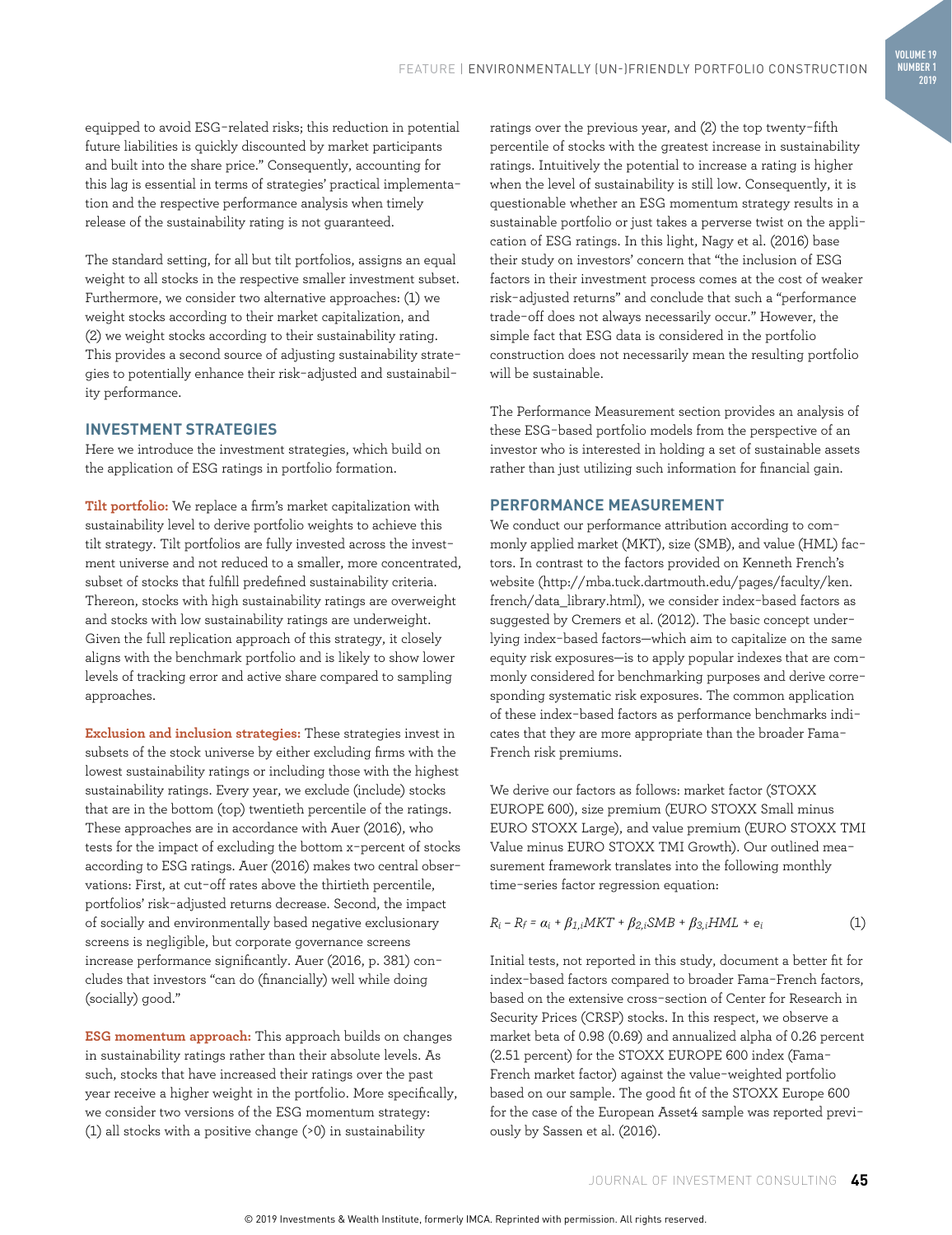### **EMPIRICAL RESULTS**

**VOLUME 19 NUMBER 1 2019**

> **Table 2**

#### PORTFOLIO CHARACTERISTICS

The key portfolio characteristics used in our performance analysis of alternative ESG-based investment strategies are summarized in table 2. We report the mean and standard deviation of the excess returns of our value and equally weighted benchmark portfolios and the various strategies. Additionally, we present Sharpe and Sortino ratios, as well as the portfolio average weighted sustainability scores for the respective category, average firm size (f\_size) of firms included in the portfolios, and average number of stocks (p\_size) for each investment strategy. The final two columns show the size-adjusted  $CO<sub>2</sub>$  emission and absolute CO<sub>2</sub> of the portfolios. On a general note, we make the following three central observations:

**PORTFOLIO CHARACTERISTICS**

- 1. The majority of strategies yield favorable portfolio performance characteristics relative to the benchmark indexes when based on the aggregated environmental score and product innovation.
- 2. The inclusion approach and the two momentum approaches perform poorly based on emission reduction and resource reduction ratings.
- 3. All strategies—based on all rating variables—yield favorable sustainability ratings on an aggregated portfolio level as well as on reduction of portfolio CO<sub>2</sub> emission exposure.

Next, we discuss previously mentioned findings in more detail. First, we provide evidence about the performance of alternative strategies that is driven predominantly by the underlying sus-

| <b>PORTFOLIO CHARACTERISTICS</b> |             |            |           |         |      |               |        |        |                     |                     |  |
|----------------------------------|-------------|------------|-----------|---------|------|---------------|--------|--------|---------------------|---------------------|--|
|                                  | <b>MEAN</b> | <b>STD</b> | <b>SR</b> | T(SR)   | SO   | <b>RATING</b> | F_SIZE | P_SIZE | CO <sub>2</sub> ADJ | CO <sub>2</sub> ABS |  |
| (A): Benchmark Indexes           |             |            |           |         |      |               |        |        |                     |                     |  |
| Value-weighted                   | 5.49        | 14.51      | 0.11      | 0.00    | 0.15 | 81.71         | 46,177 | 518    | 16.49               | 11.93               |  |
| Equal-weighted                   | 8.37        | 18.44      | 0.13      | 0.00    | 0.20 | 63.57         | 10,379 | 518    | 24.07               | 6.35                |  |
| (B): Environmental Score (ENV)   |             |            |           |         |      |               |        |        |                     |                     |  |
| Tilt                             | 8.40        | 18.21      | 0.13      | 0.43    | 0.20 | 76.76         | 13,312 | 518    | 16.02               | 4.37                |  |
| Exclusion                        | 8.69        | 18.29      | 0.14      | 1.51    | 0.21 | 74.85         | 12,131 | 415    | 16.21               | 3.97                |  |
| Inclusion                        | 8.41        | 18.09      | 0.13      | 0.16    | 0.20 | 94.10         | 22,943 | 104    | 17.28               | 6.60                |  |
| Momentum <sub>pos</sub>          | 8.42        | 18.19      | 0.13      | 0.34    | 0.20 | 69.50         | 10,123 | 255    | 13.80               | 2.96                |  |
| Momentumtop                      | 6.97        | 18.26      | 0.11      | $-1.20$ | 0.16 | 60.34         | 5,552  | 104    | 12.09               | 1.16                |  |
| (C): Emission Reduction (ENER)   |             |            |           |         |      |               |        |        |                     |                     |  |
| Tilt                             | 8.25        | 18.17      | 0.13      | 0.03    | 0.20 | 76.70         | 13,306 | 518    | 17.13               | 4.41                |  |
| Exclusion                        | 8.63        | 18.32      | 0.14      | 1.28    | 0.21 | 74.36         | 12,086 | 413    | 16.35               | 4.01                |  |
| Inclusion                        | 6.94        | 18.44      | 0.11      | $-1.29$ | 0.16 | 94.15         | 22,281 | 103    | 19.38               | 7.20                |  |
| Momentum <sub>pos</sub>          | 7.83        | 18.17      | 0.12      | $-0.91$ | 0.19 | 71.68         | 10,766 | 250    | 14.66               | 3.27                |  |
| Momentumtop                      | 6.94        | 18.45      | 0.11      | $-1.48$ | 0.16 | 63.91         | 5,544  | 104    | 9.55                | 1.35                |  |
| (D): Product Innovation (ENPI)   |             |            |           |         |      |               |        |        |                     |                     |  |
| Tilt                             | 8.48        | 18.35      | 0.13      | 0.39    | 0.20 | 73.80         | 13,467 | 518    | 14.47               | 4.50                |  |
| Exclusion                        | 8.65        | 18.44      | 0.14      | 0.94    | 0.21 | 66.56         | 11,921 | 413    | 13.95               | 3.83                |  |
| Inclusion                        | 8.47        | 18.45      | 0.13      | 0.08    | 0.20 | 95.90         | 18,768 | 103    | 15.42               | 7.09                |  |
| Momentum <sub>pos</sub>          | 8.80        | 18.94      | 0.13      | 0.34    | 0.21 | 67.06         | 10,726 | 238    | 13.91               | 3.19                |  |
| Momentumtop                      | 8.67        | 18.19      | 0.14      | 0.44    | 0.21 | 69.62         | 10,661 | 103    | 15.35               | 2.69                |  |
| (E): Resource Reduction (ENRR)   |             |            |           |         |      |               |        |        |                     |                     |  |
| Tilt                             | 8.46        | 18.17      | 0.13      | 0.72    | 0.20 | 77.54         | 13,099 | 518    | 15.42               | 4.10                |  |
| Exclusion                        | 8.64        | 18.13      | 0.14      | 1.62    | 0.21 | 76.30         | 12,306 | 410    | 16.12               | 4.03                |  |
| Inclusion                        | 8.24        | 18.51      | 0.13      | $-0.14$ | 0.20 | 93.70         | 22,714 | 104    | 12.32               | 4.83                |  |
| Momentumpos                      | 8.13        | 18.65      | 0.13      | $-0.63$ | 0.19 | 72.63         | 10,510 | 237    | 13.80               | 3.45                |  |
| Momentumtop                      | 7.80        | 18.52      | 0.12      | $-0.64$ | 0.18 | 67.60         | 6,206  | 104    | 12.51               | 2.20                |  |

*Table 2 presents the performance characteristics of considered investment strategies. (A) presents the sample-based equal- and value-weighted (market-capitalization) benchmark portfolios and (B) to (E) report the results for portfolios formed on the basis of the respective environmental sustainability component. We state the annualized average return (mean) and standard deviation (std) in percentage terms. Sharpe ratios (sr) are provided with corresponding t-statistics on the difference relative to the equal-weighted benchmark, according to Jobson and Korkie (1981). As a downside deviation measure we include the Sortino ratio. Besides, we provide the weighted portfolio sustainability rating (rating), average market-capitalization of firms in the portfolio (f\_size), average number of stocks in the portfolio (p\_size), and the absolute (in million tons) and size-adjusted CO2 emission (Scopes 1 + 2) on a weighted portfolio level. The observation period is July 2005–June 2016 and corresponds to 132 monthly returns.*

#### **46** JOURNAL OF INVESTMENT CONSULTING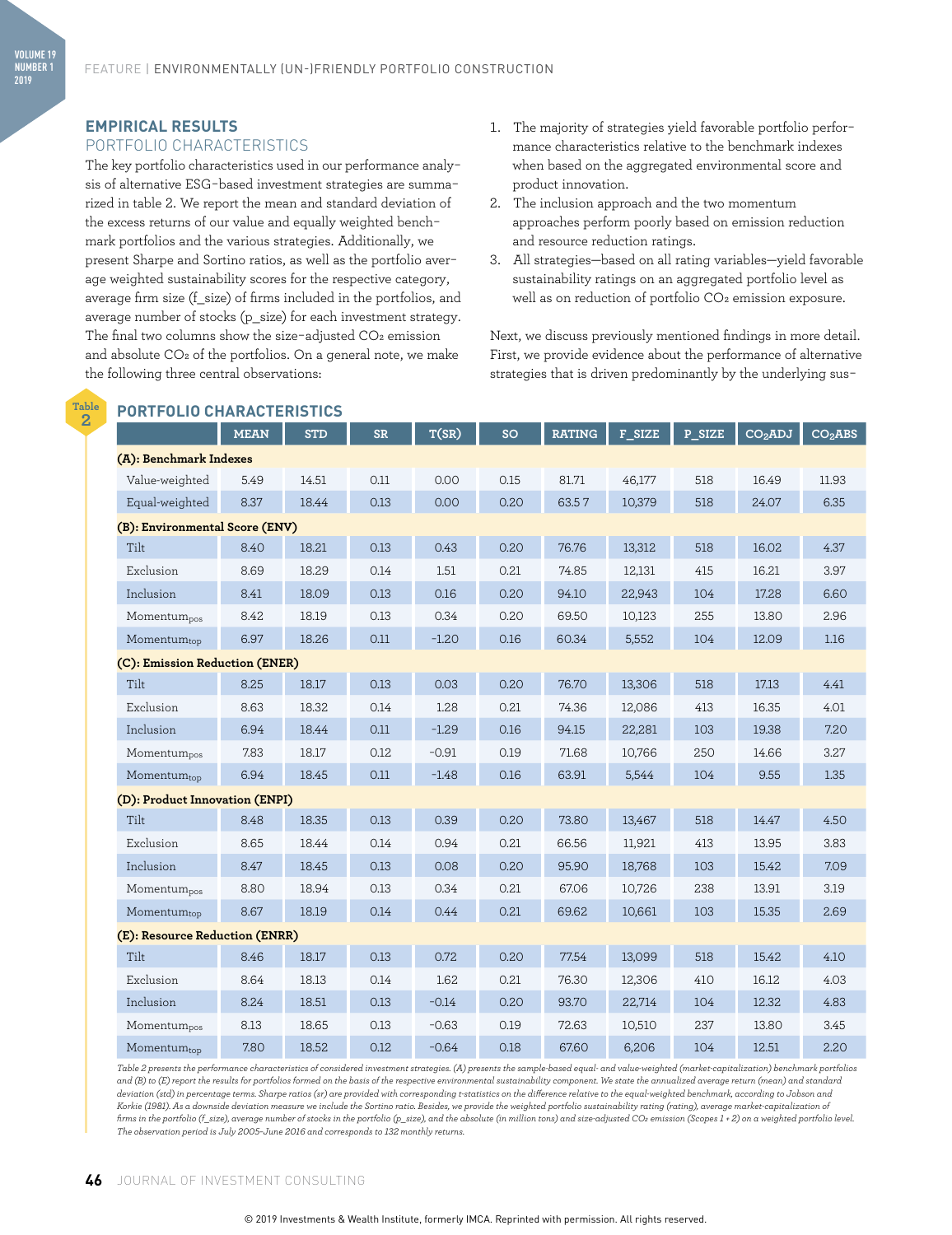**VOLUME 19 NUMBER 1 2019**

tainability components. This should not come as a surprise, because a model can be only as good as the information plugged into it. Thereon, we argue that the findings by Nagy et al. (2016) on the good performance of ESG momentum portfolios based on an aggregated ESG level are not easily transferable to alternative measures (scores) of sustainability performance. As we show, this consistency is lacking even when solely maneuvering within the sphere of environmental aspects. In this respect, we find both inclusion and momentum portfolios to yield lower risk-adjusted returns against the benchmarks when constructed on the basis of ENER and ENRR, whereas all strategies outperform the two benchmarks for the case of ENPI. This observation is positive with respect to the informational value and relevance of sustainability scores in that they capture different aspects of varying relevance to market participants, but it raises doubts about the performance transferability of the respective portfolio approaches.

Recall, that both ENER and ENPR are related to the reduction of environmental emissions and the use of natural resources in production and operations. As such, both variables are concerned with reducing existing environmental inefficiencies as part of firms' business operations. In contrast, product innovation (ENPI) is related to research and development of eco-efficient products and services and consequently relates to innovative capacity to reduce environmental costs and burdens. Alternatively, we can also view these three components in terms of their financial relevance to a firm and taking the perspective of an income statement—we find that ENPI would be categorized as a revenue-relevant sustainability issue, whereas ENER and ENPR are more likely to be related to material costs. Thereon, investments in firms that are frontrunners in terms of research and development are rewarded for their innovative drive, as reflected by all portfolio strategies yielding positive characteristics based on ENPI. However, investors expect firms' production and operations to fulfill a certain environmental standard. Consequently, investors do not reward firms for fulfilling this standard, as indicated by the underperformance of inclusion and momentum strategies; instead they shun firms that do not meet these standards, as reflected by the good performance of the exclusion approach.

For robustness we also test for alternative observation periods and find generally consistent results. Interestingly, we identify the exclusion approach to be the only one to consistently, across all three classes of environmental performance, outperform both the equal- and market-capitalization benchmark in terms of risk-adjusted returns. Once more, this suggests that market participants are more concerned with the exclusion of firms that show weak management practices—in terms of avoiding environmental risks and identifying opportunities—than they are with rewarding firms for their good management of environmental issues.

With respect to the resulting aggregated sustainability ratings of portfolios, we confirm the well-known entanglement of firm size (f\_size) and sustainability performance, in that large firms show on average higher ratings, which becomes clear when comparing the resulting portfolio ratings of the equal-weighted (64) and value-weighted (82) portfolios. To our surprise, the high sustainability rating of the market-capitalizationweighted portfolio dominates all other strategies with the exception of the inclusion approach, which picks only the 20 percent of stocks with the highest sustainability ratings. Especially in a direct comparison with the tilt strategy—which is identical in its construction but replaces a firm's marketcapitalization by its sustainability score—we document a difference in absolute ratings of up to 7 percent. We reason this observation on the basis of a lower degree of cross-sectional dispersion among ratings compared to firm size, which results in a relatively lower level of overweighting of high-rated firms compared to large firms, although the latter are on average also highly rated firms. In this respect, the market-capitalizationweighted market portfolio is a reasonable and theoretically grounded benchmark in the context of modern portfolio theory, and it also is a good point of reference for benchmarking the performance of alternative ESG strategies.

For the specific case of the two considered sustainable momentum strategies, we observe a strong tilt toward small-cap stocks—as indicated by f\_size—accompanied by the lowest portfolio sustainability ratings across tested investment approaches. However, this should not come as a surprise given that a larger increase in sustainability performance is more likely for firms with low levels of absolute sustainability (i.e., they have more upward potential), whereas firms with already high levels of absolute ratings have less upward potential. We will discuss this concept, as well as the implications for sustainable investors, in more detail below.

Finally, we consider the  $CO<sub>2</sub>$  footprint of a strategy as a core concept of sustainability. CO<sub>2</sub> emissions have received increased attention since the Paris climate accord was signed in April 2016. The far-right two columns of table 2 report the aggregated direct CO<sub>2</sub> emissions (Scope 1 + Scope 2) for portfolio strategies based on firms' absolute emissions  $(CO_{2abs})$  and adjusted for firm size (CO<sub>2adj</sub>) according to book value of assets.<sup>1</sup> Indeed, we find all portfolios based on alternative categories of the environmental score (ENER, ENPI, and ENRR) to yield favorable outcomes in terms of reducing a portfolio's CO2 exposure relative to both the equal- and value-weighted benchmark, with the exception of the inclusion strategy, which yields mixed results. Most prominently, we observe the lowest emission exposure for both momentum strategies with respect to absolute and size-adjusted CO<sub>2</sub> emissions. Although the low level of absolute carbon emissions for momentum portfolios can be explained by their small-cap tilt, the positive outcome for size-adjusted CO2 emissions is not as straightforward,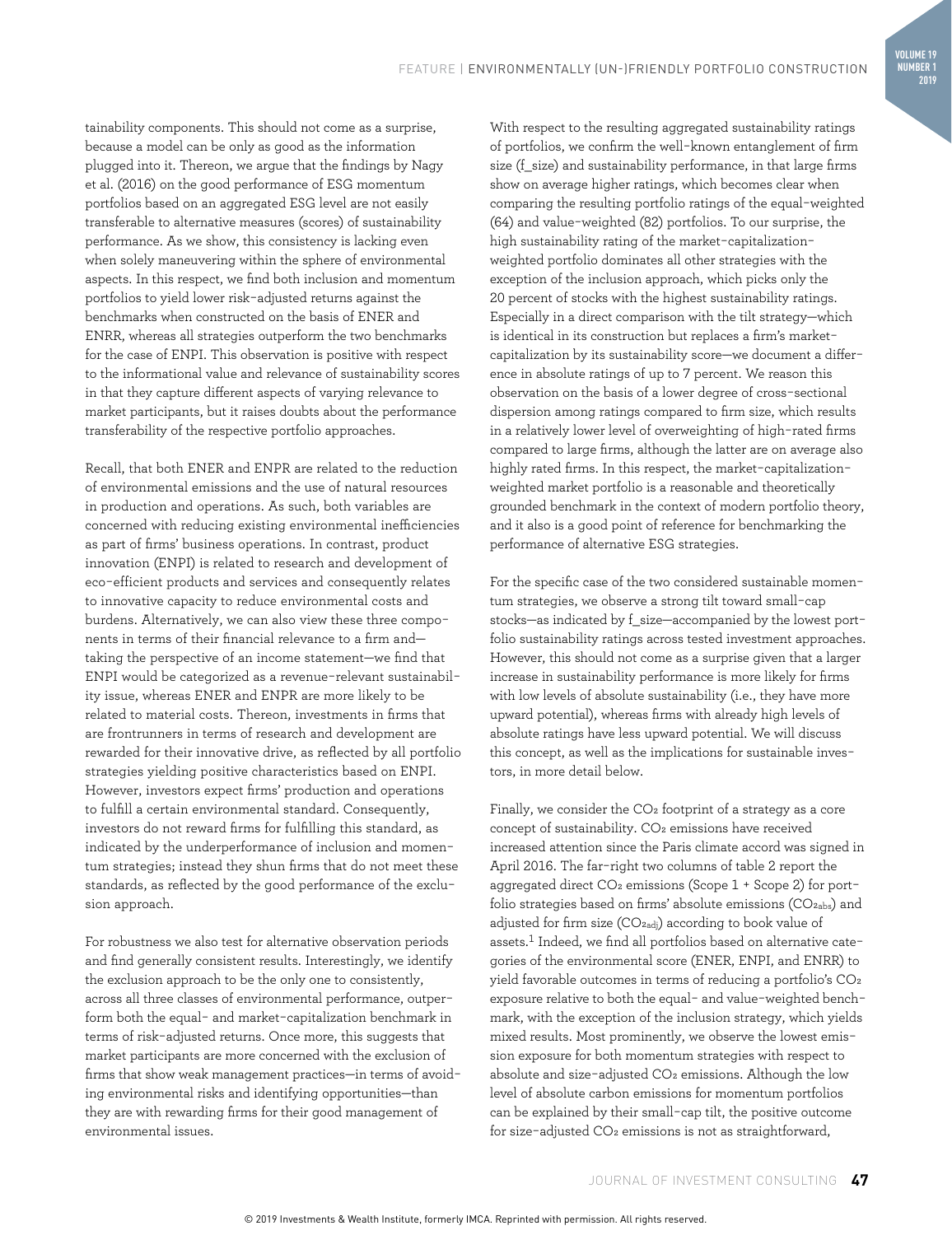**Table 3**

#### **FAMA-FRENCH THREE-FACTOR PERFORMANCE ATTRIBUTION**

|                                |         | <b>ALPHA</b> | <b>MKT</b> |         | <b>SMB</b> |           | <b>HML</b> |           | ${\bf R}^2$ |  |  |
|--------------------------------|---------|--------------|------------|---------|------------|-----------|------------|-----------|-------------|--|--|
| (A): Benchmark Indexes         |         |              |            |         |            |           |            |           |             |  |  |
| Value-weighted                 | $-0.54$ | $(-1.23)$    | 0.96       | (80.63) | $-0.01$    | $(-0.38)$ | $-0.01$    | $(-0.57)$ | 0.99        |  |  |
| Equal-weighted                 | 0.83    | (0.74)       | 1.10       | (40.52) | 0.58       | (9.32)    | 0.15       | (2.39)    | 0.95        |  |  |
| (B): Environmental Score (ENV) |         |              |            |         |            |           |            |           |             |  |  |
| Tilt                           | 1.01    | (0.98)       | 1.11       | (45.16) | 0.48       | (8.38)    | 0.14       | (2.38)    | 0.96        |  |  |
| Exclusion                      | 1.18    | (1.10)       | 1.11       | (42.86) | 0.52       | (8.93)    | 0.13       | (2.17)    | 0.96        |  |  |
| Inclusion                      | 1.50    | (1.09)       | 1.12       | (36.74) | 0.21       | (3.96)    | 0.13       | (2.07)    | 0.94        |  |  |
| Momentum <sub>pos</sub>        | 0.88    | (0.73)       | 1.08       | (40.42) | 0.60       | (11.45)   | 0.14       | (2.49)    | 0.95        |  |  |
| Momentumtop                    | $-0.77$ | $(-0.47)$    | 1.06       | (27.98) | 0.69       | (9.94)    | 0.10       | (1.66)    | 0.92        |  |  |
| (C): Emission Reduction (ENER) |         |              |            |         |            |           |            |           |             |  |  |
| Tilt                           | 0.87    | (0.86)       | 1.10       | (45.77) | 0.49       | (8.53)    | 0.14       | (2.47)    | 0.96        |  |  |
| Exclusion                      | 1.12    | (1.04)       | 1.11       | (41.96) | 0.53       | (8.43)    | 0.13       | (2.10)    | 0.96        |  |  |
| Inclusion                      | 0.21    | (0.16)       | 1.11       | (37.71) | 0.30       | (4.39)    | 0.23       | (3.55)    | 0.94        |  |  |
| Momentum <sub>pos</sub>        | 0.36    | (0.30)       | 1.09       | (36.01) | 0.56       | (9.01)    | 0.13       | (2.15)    | 0.95        |  |  |
| Momentumtop                    | $-0.82$ | $(-0.54)$    | 1.08       | (28.51) | 0.66       | (9.63)    | 0.11       | (1.60)    | 0.93        |  |  |
| (D): Product Innovation (ENPI) |         |              |            |         |            |           |            |           |             |  |  |
| Tilt                           | 1.00    | (0.96)       | 1.12       | (44.88) | 0.49       | (8.70)    | 0.14       | (2.25)    | 0.96        |  |  |
| Exclusion                      | 1.15    | (1.00)       | 1.11       | (39.72) | 0.54       | (8.14)    | 0.15       | (2.10)    | 0.95        |  |  |
| Inclusion                      | 1.21    | (0.85)       | 1.13       | (33.41) | 0.34       | (5.52)    | 0.11       | (1.83)    | 0.93        |  |  |
| Momentum <sub>pos</sub>        | 1.19    | (0.89)       | 1.13       | (33.88) | 0.54       | (7.20)    | 0.16       | (1.88)    | 0.94        |  |  |
| Momentumtop                    | 1.24    | (0.91)       | 1.07       | (29.64) | 0.58       | (8.04)    | 0.15       | (2.07)    | 0.94        |  |  |
| (E): Resource Reduction (ENRR) |         |              |            |         |            |           |            |           |             |  |  |
| Tilt                           | 1.11    | (1.02)       | 1.10       | (43.39) | 0.48       | (8.05)    | 0.14       | (2.37)    | 0.96        |  |  |
| Exclusion                      | 1.25    | (1.18)       | 1.09       | (43.51) | 0.52       | (9.01)    | 0.15       | (2.48)    | 0.96        |  |  |
| Inclusion                      | 1.42    | (1.04)       | 1.12       | (34.40) | 0.27       | (4.12)    | 0.20       | (3.04)    | 0.94        |  |  |
| Momentumpos                    | 0.70    | (0.52)       | 1.10       | (33.94) | 0.57       | (7.52)    | 0.18       | (2.33)    | 0.94        |  |  |
| Momentumtop                    | 0.22    | (0.13)       | 1.08       | (27.52) | 0.65       | (9.82)    | 0.15       | (2.16)    | 0.92        |  |  |

*Table 3 presents the multivariate regression results for ESG-based portfolios regressed on a market factor, size, and value premium. We derive our factors as follows: market factor (STOXX EUROPE 600), size premium (EURO STOXX Small minus EURO STOXX Large), and value premium (EURO STOXX TMI Value minus EURO STOXX TMI Growth). (A) presents the sample-based equal- and value-weighted (market-capitalization) benchmark portfolios and (B) to (E) report the results for portfolios formed on the basis of the respective environmental sustainability component. We state regression coefficients and t-statistics in parenthesis. The observation period is July 2005–June 2016 and corresponds to 132 monthly returns.*

especially because the higher levels of CO<sub>2adj</sub> for the equalweighted portfolio, compared to the value-weighted portfolio, indicate that small firms are not necessarily more carbonefficient. Similarly, the inclusion strategy based on ENER, which focuses on the best-rated 20 percent of firms and is reflected by the highest aggregated portfolio rating of 94, shows the best scores for absolute and adjusted CO<sub>2</sub> emissions.

#### **FACTOR EXPOSURES IN PORTFOLIOS**

We analyze the factor exposures of considered strategies by using the Fama and French (1993) three-factor methodology and considering the industry-based index factors proposed by Cremers et al. (2012). We expect a more accurate and representative exposure analysis of the market factor, size, and value

premium given the better fit of the STOXX Europe 600 universe for our investment universe. This notion is confirmed by an insignificant intercept of −0.54 percent per annum (p.a.) for the value-weighted sample portfolio, alongside a market beta of 0.96, a size and value factor exposure of −0.01, and an explained variance of 0.99 (see table 3). In contrast, the equalweighted portfolio yields a positive, but insignificant, intercept of 0.83 percent p.a., as well as a significant positive exposure toward size and value, which is consistent with previous findings (Plyakha et al. 2012).

With respect to the tested environmentally sustainable investment strategies, we make the following five central observations: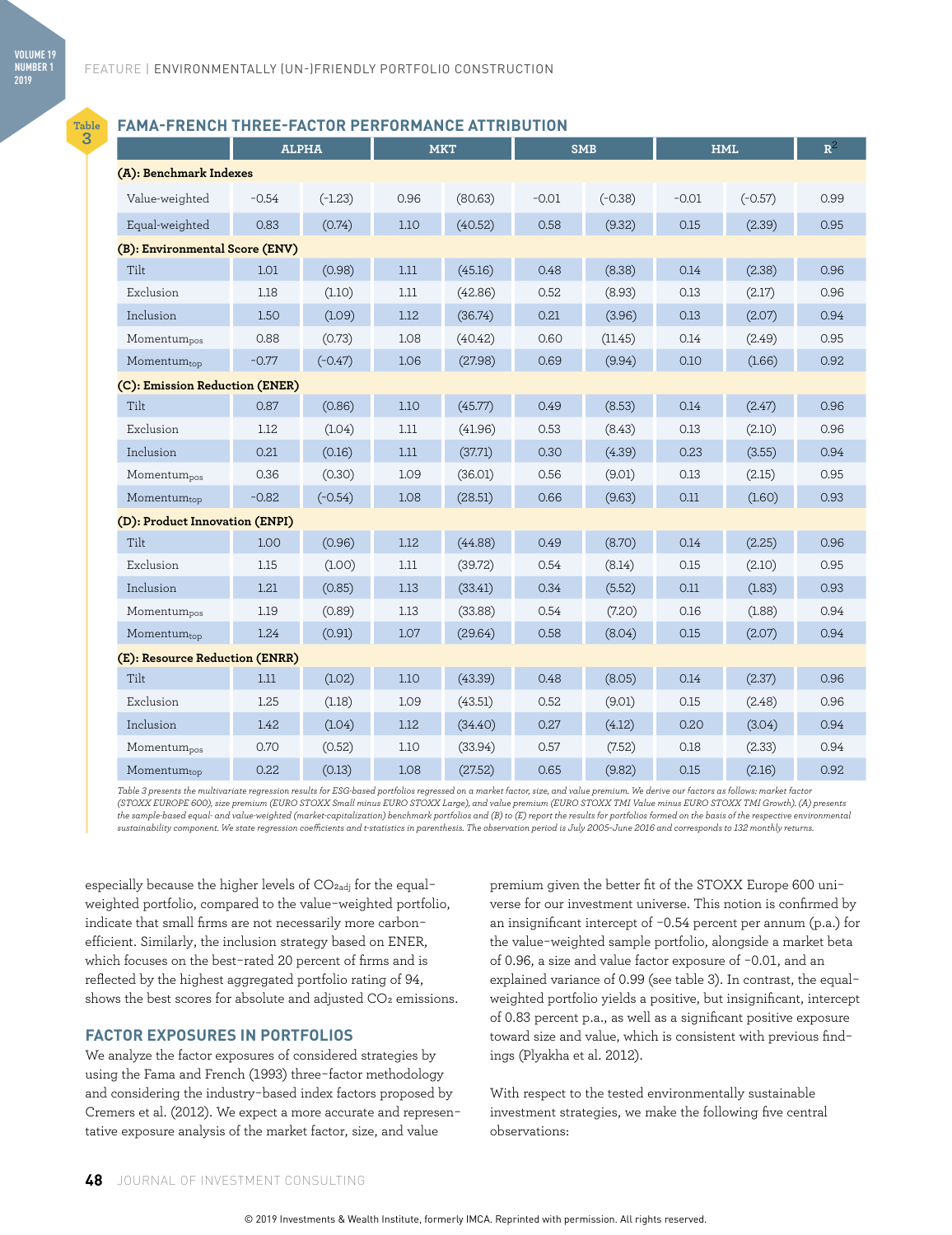- 1. All approaches but momentum $_{top}$  yield positive alphas against the STOXX Europe 600 and outperform the valueweighted sample benchmark.
- 2. The exclusion strategy is the only one to consistently across all four environmental sustainability measures outperform the equal-weighted sample benchmark.
- 3. All strategies result in high market betas given their underlying equal-weighting approach.
- 4. Portfolios show size exposures below the 1/N benchmark with the exception of the two momentum approaches.
- 5. The value tilt is near the 1/N benchmark.

These initial findings show that, for each strategy, the weighting scheme has a stark impact on the portfolio outcome, as indicated by the close alignment with the 1/N benchmark. We further analyze the impact of weighting scheme on strategy performance in the Alternative Portfolio Weighting Schemes section.

A closer look at single components results in some interesting observations. First, we once more observe differences between ENPI and the ENER and ENRR components: The inclusion strategy shows high degrees of value tilt for ENER and ENRR of 0.23 and 0.20, respectively, whereas for ENPI the value exposure is relatively low at 0.11. This makes sense when considering that value generally is associated with a tilt toward energy, financial services, telecoms, and utilities; whereas growth investors focus more on the technology sector. The relevance of environmental aspects is more dominant for the energy and utility sectors given their greater exposure on these issues; as such it is reasonable to observe that firms in these industries put more effort into reducing emissions and the efficient use of natural resources. Consequently, we observe a higher value exposure for the firms scoring highest on emission reduction (ENER) and resource reduction (ENRR).

Secondly, the generally lower size exposure of strategies that focus on environmentally sustainable firms—vis-à-vis the stronger small-cap tilt of momentum-based approaches once more confirms our previous observations of firms showing strong increases in their sustainability performance to be on average small-cap stocks and thereon associated with lower current levels of absolute sustainability ratings. Besides the sustainability aspects, where momentum-based ESG strategies are likely to fall short, the small-cap tilt also has potential implications in terms of transaction costs and liquidity risk. The values for fourth quarter 2016 provided by the Investment Technology Group's Global Cost Review on the difference between total trading costs associated with smalland large-cap stocks—100.5 basis points (bps) and 32.9 bps, respectively—indicate a strong net performance impact at the cost of ESG momentum strategies.2 Furthermore, although not explicitly tested in this study, the small-cap tilt also may come alongside a higher degree of liquidity risk and as such

the strong performance of ESG momentum portfolios, reported by Nagy et al. (2016), is potentially compensation for liquidity risk rather than a source of active performance.

#### **ALTERNATIVE PORTFOLIO WEIGHTING SCHEMES**

The standard setting, for all but tilt portfolios, assigns an equal weight to all stocks in the respective smaller investment subset of each strategy. In this section we consider two alternative approaches: (1) we weight stocks according to their market capitalization, and (2) we weight stocks according to their sustainability rating. This provides a second source of adjusting sustainability strategies to potentially enhance their riskadjusted returns and sustainability ratings on an aggregated portfolio level.

Figure 1 presents the outcomes for the three categories of environmental sustainability (ENER, ENPI, and ENRR) in columns and the corresponding changes related to risk-adjusted returns (Sharpe ratio), portfolio sustainability rating for each respective category, and size-adjusted CO2 emission in rows. Although the tilt strategy is not affected by a change in the underlying weighting scheme, because it is always constructed on the basis of firms' underlying environmental sustainability ratings, we include it for the benefit of comparability across investment strategies. Based on the graphical analysis we document five main findings:

- 1. Both tilt and exclusion strategies exhibit stable performance across the three components of environmental sustainability, whereas inclusion and momentum strategies vary more.
- 2. Value-weighting has a negative impact on risk-adjusted returns.
- 3. Inclusion strategies result in the highest sustainability ratings (90+) across the three categories and weighting schemes.
- 4. Equal-weighting results in the lowest sustainability ratings.
- 5. Value-weighting results in the highest size-adjusted CO2 exposure in portfolio .

Next we examine more closely some of the influences of alternative weighting schemes on certain environmentally sustainable investment strategies. In addition to the previously mentioned points, we also observe a situation where portfolios show on average highest size-adjusted CO<sub>2</sub> emissions when based on the emission reduction (ENER) component, which is counterintuitive at first glance. However, this confirms our earlier conclusion that firms with high absolute carbon emissions tend to score well on emissions reduction, given their large potential for improvement. In this respect, a closer look at the industry allocation of alternative strategies across environmental components supports our argument; e.g., both ENER-based tilt and inclusion strategies increased their relative allocation to utilities, which is a carbon intensive industry, by 32 percent and 107 percent compared to the equal-weighted benchmark,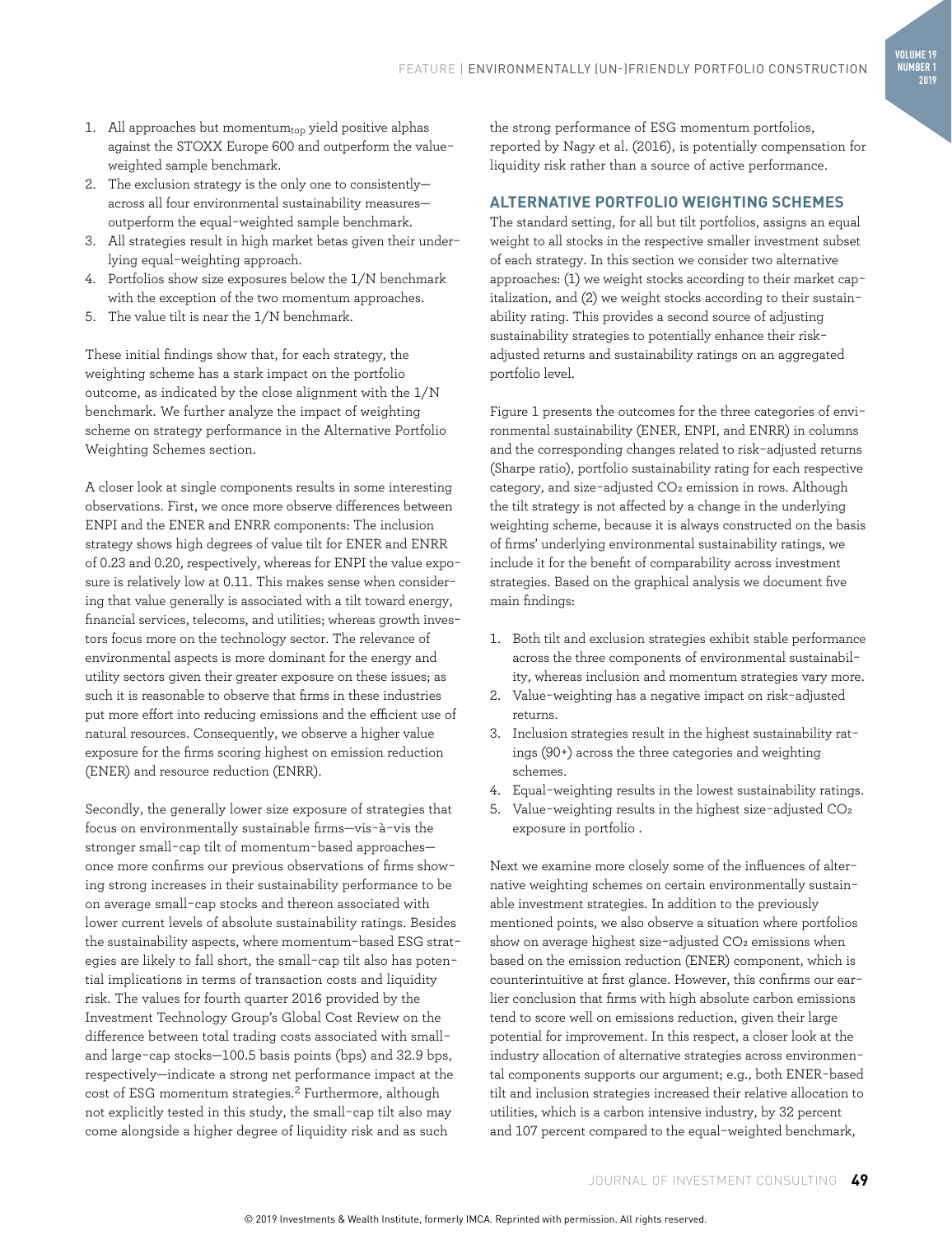**Figure**



### **I<sup>nte</sup> EFFECTS OF ALTERNATIVE PORTFOLIO WEIGHTING SCHEMES**



AVERAGE PORTFOLIO RATING— EMISSION REDUCTION (ENER)



#### AVERAGE PORTFOLIO RATING— RESOURCE REDUCTION (ENRR)



AVERAGE PORTFOLIO SIZE-ADJUSTED CO2 EMISSION— PRODUCT INNOVATION (ENPI)



■ Equal-weight ■ Rating-weight ■ Value-weight

**50** JOURNAL OF INVESTMENT CONSULTING

Tilt Exclusion Inclusion Mom\_pos Mom\_top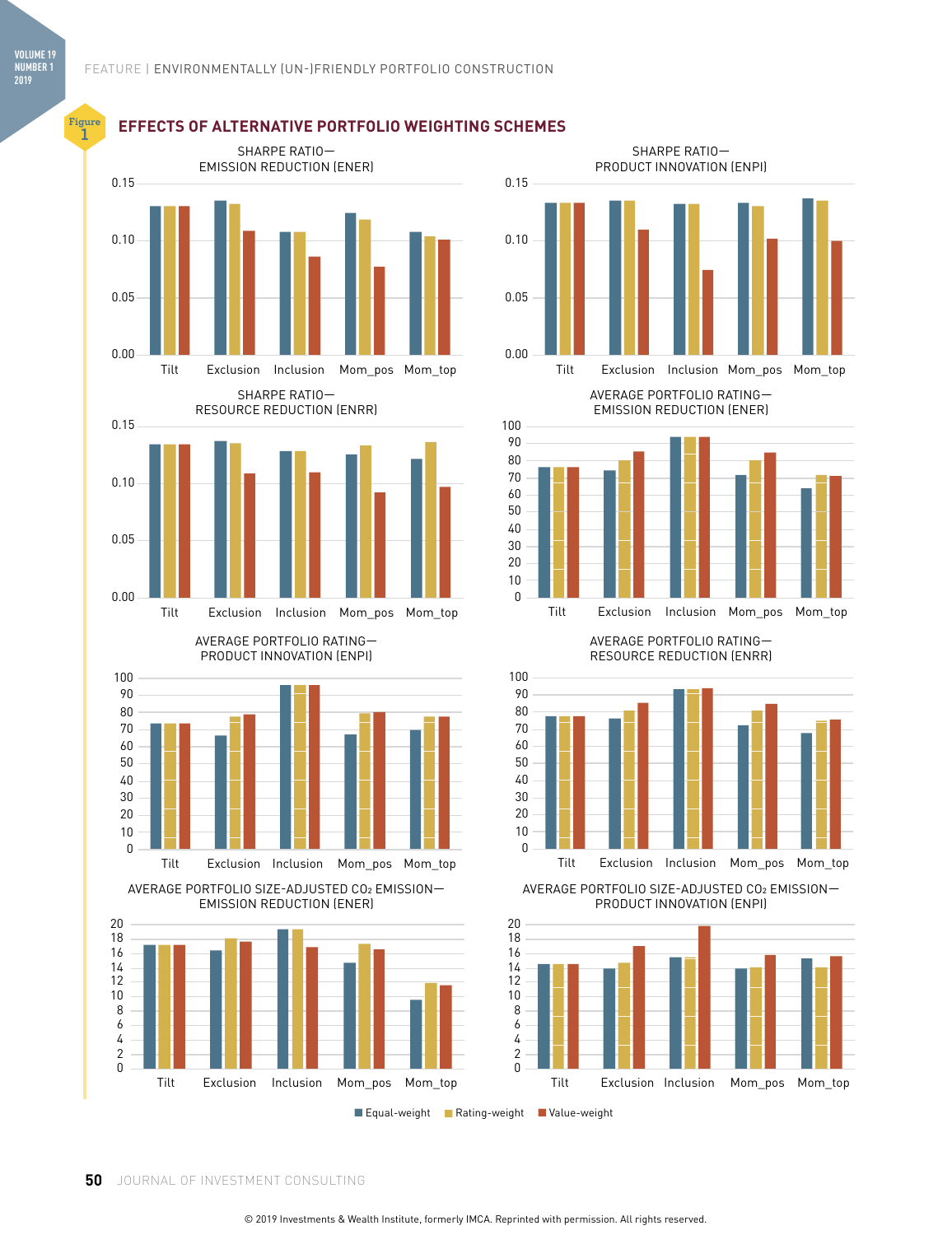

#### FIGURE 1, CONTINUED

*Figure 1 presents the effects of alternative weighting schemes on sustainability portfolios. We consider three approaches: (1) equal-weighted portfolios, (2) portfolios weighted by sustainability rating, and (3) portfolios value-weighted by market-capitalization. We report the impact on portfolios' Sharpe ratios, aggregated portfolio category sustainability ratings, and the weighted size-adjusted CO2 emission of a portfolio. Note that tilt strategies are not affected by changes in the weighting scheme, because they are always based on the respective sustainability rating. The observation period is July 2005–June 2016 and corresponds to 132 monthly returns.*

#### compared to 15 percent and 9 percent for the ENPI-based portfolios.3

Regarding the three alternative weighting schemes, we show that both the equal- and rating-based weighting closely align across the weighting approaches and the three types of environmental sustainability. In contrast, the application of a market-capitalization-weighted approach yields consistently lower risk-adjusted returns and higher size-adjusted CO2 emissions portfolio values, whereas the portfolio sustainability ratings do not considerably benefit from the implicit overweighting of large-caps. Going forward, we recommend the use of a ratings-based approach, although differences toward an equal-weighting are little, we do observe some favorable characteristics for the case of exclusion and momentum strategies in terms of their resulting environmental ratings. With respect to alternative investment strategies, we document overall advantageous characteristics for tilt and exclusion strategies because they:

- 1. are broadly diversified;
- 2. are the most consistent in terms of risk-adjusted returns, portfolio ratings, and carbon emissions across alternative specifications of weighting schemes and environmental sustainability components; and
- 3. yield positive three-factor alphas while staying within the limits of an equal- and value-weighted benchmark in terms of their size and value exposure.

#### **DISCUSSION**

Numerous empirical studies have analyzed the connection between a firm's sustainable and financial performance, including total shareholder return. This research is inconclusive and offers various explanations for under- or outperformance of

sustainable firms versus nonsustainable firms. The most popular hypothesis appears to be based on the risk perspective: Firms with an on average higher sustainability rating entail lower business risk and as such also reduce financial risk to shareholders. In this paper we argue that risk and return are two sides of the same coin when it comes to a firm's sustainability performance.

From an investment perspective the concept rests on the classical Markowitz framework, where the investment decision can be broken down into two components: mean and variance. An investor deciding to engage in sustainable investing faces a choice: (1) reduce the overall portfolio risk or (2) enhance the portfolio in terms of increasing expected returns. The underlying intuition is straightforward. A stock fulfilling a high standard in terms of sustainability performance has lower operational risk with respect to social or environmental factors. This, most likely, is based on management's decision to invest in becoming more sustainable and working to retain this high sustainability standard in the future. As such, investors who construct portfolios on the basis of firms' high absolute sustainability ratings demand a lower rate of return alongside a lower level in risk.

On the contrary, another set of firms may be at an early stage of their sustainability cycles. Management of these firms has decided to become more sustainable in the future, but the firms likely show low absolute sustainability levels at this time. Thereon, investors will be more interested in progress over time rather than whether these firms can retain current levels of sustainability; they will be concerned with the changes in a firm's rating over consecutive periods to track the progress made. These firms are still exposed to certain risks not fully accounted for in their business models and therefore investors require a higher rate of return. Consequently, one can think of firms with these characteristics—a low absolute sustainability performance and a positive trend—as climbers.

As we have shown, sustainability performance must be separated into absolute and relative sustainability performance, and each type appeals to a different set of investors. This is conceptually similar to value investing, where investors buy stocks that are out of fashion (low absolute level of sustainability) yet show potential to grow in market value (increase in sustainability performance). Nevertheless, the question remains: Can an investment in a firm with low sustainability performance but potential for improvement be considered a sustainable investment? Essentially, each investor must answer this question on an individual basis. As long as portfolio sustainability is measured solely on the basis of absolute ratings, short-term focused strategies based on changes in sustainability scores will have a hard time penetrating the market of sustainable products for predominantly long-term orientated investors.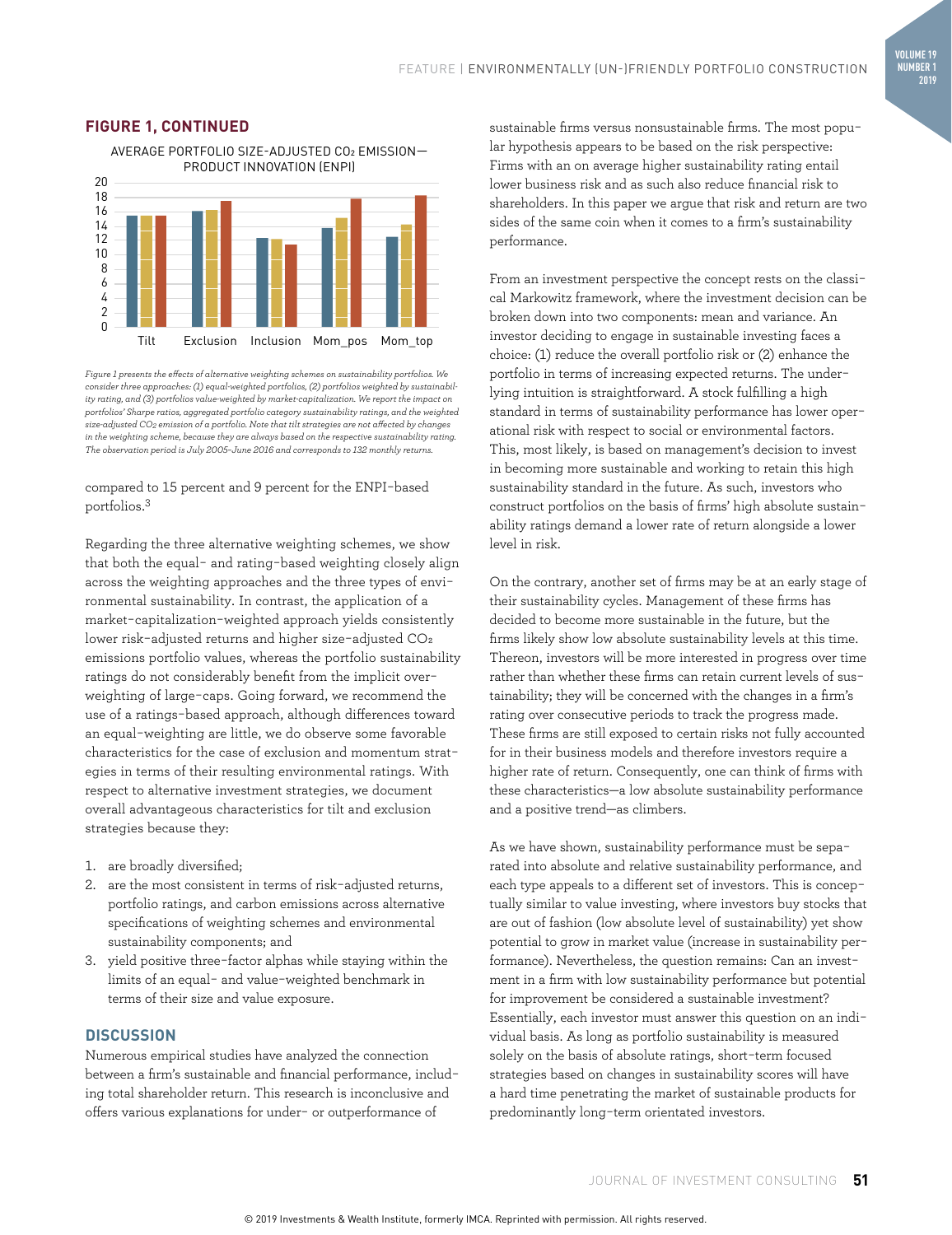#### **CONCLUDING REMARKS**

The aim of the study at hand is to shed light on a new type of sustainable investment approach, namely ESG momentum. Although existing studies and practical implementations of ESG-based investment strategies have built on the use of absolute (level of) ESG ratings for the benefit of deriving moresustainable portfolios, Nagy et al. (2016) have suggested the use of changes in ratings as a new basis of deriving sustainable portfolios. We provide both a theoretical discussion and empirical comparison with respect to traditional weighting schemes considered by sustainable portfolio managers and the newly introduced ESG momentum approach. To provide a clear basis for our argumentation and avoid any conflicting effects, we focus solely on the environmental aspect of ESG ratings in Europe and pay particular attention to strategies' carbon footprints as a central measure of a portfolio's environmental friendliness.

Our empirical findings document that all strategies yield in general improved sustainability ratings as well as reduced carbon emissions exposures relative to the equal-weighted benchmark, while providing identical or higher risk-adjusted returns. This is especially the case when derived on the basis of the aggregated environmental rating and with respect to product innovation (ENPI), whereas the momentum portfolios disappoint on the basis of emission reduction (ENER) and resource reduction (ENRR) ratings. Surprisingly, the exclusion approach is the only method that outperforms both the equal- and market-capitalization benchmarks across all rating approaches, thereby indicating that investors prefer to shun firms with high environmental risks and try to identify environmental opportunities rather than rewarding firms for good management of environmental issues.

As for the relevance of ESG momentum approaches on theoretical grounds, we struggle to offer a clear-cut answer about whether this strategy should find support on behalf of environmentally sustainable investors. The empirical results demonstrate inferior environmental ratings throughout and mixed results with respect to risk-adjusted returns across alternative rating components, but there may be a case for investing in sustainable momentum stocks. This is because firms can be in the early stage of sustainability cycles. That is, management may have decided to become more sustainable, but these firms are likely to show low absolute sustainability levels at this point in time. Consequently, investors will be concerned with the change in a firm's rating over consecutive periods, to track the progress made. At the same time, these firms are still exposed to certain risks not fully accounted for in their business models

and investors will require a higher rate of return. Investors in such firms essentially help to fund the firm's sustainability progress and therefore improve the overall level of environmental sustainability in the market.

*Lars Kaiser, PhD, is an assistant professor at the Institute for Financial Services, University of Liechtenstein. Contact him at lars.kaiser@uni.li.*

*Florian Schaller was a research assistant and PhD student at the Institute for Financial Services, University of Liechtenstein, at the time the article was written.* 

#### **ENDNOTES**

- 1. Scope 1 emissions are direct emissions owned or controlled by the organization. Scope 2 emissions are energy indirect emissions resulting from purchased energy in order to operate the firm. Scope 3 emissions are all indirect emissions that occur along the value chain of the reporting company and are not already accounted for under Scope 2.
- 2. According to the definitions provided by the Investment Technology Group's Global Cost Review, Total Cost (bps) is defined as the sum of Average Commission (bps) and IS Cost (bps), where the latter refers to the difference, or slippage, between the arrival price and the execution price for a trade.
- 3. Results regarding the industry allocation of portfolios are based on the Industrial Classification Benchmark (ICB) provided by WorldScope (WC07040).

#### **REFERENCES**

Asness, C. S., T. J. Moskowitz, and L. H. Pedersen. 2013. Value and Momentum Everywhere. *Journal of Finance* 68, no. 3 (June): 929–985.

- Auer, B. R. 2016. Do Socially Responsible Investment Policies Add or Destroy European Stock Portfolio Value? *Journal of Business Ethics* 135, no. 2 (May): 381–397.
- Cremers, M., A. Petajisto, and E. Zitzewitz. 2012. Should Benchmark Indices Have Alpha? Revisiting Performance Evaluation. *Critical Finance Review* 2, no. 1 (July): 1–48.
- Fama, E. F., and K. R. French. 1993. Common Risk Factors in the Returns on Stocks and Bonds*. Journal of Financial Economics* 33, no. 1 (February): 3–56.
- Friede, G., T. Busch, and A. Bassen. 2015. ESG and Financial Performance: Aggregated Evidence from More than 2000 Empirical Studies. *Journal of Sustainable Finance & Investment* 5, no. 4: 210–233.
- Galema, R., A. Plantinga, and B. Scholtens. 2008. The Stocks at Stake: Return and Risk in Socially Responsible Investment. *Journal of Banking & Finance* 32, no. 12 (December): 2,646–2,654.
- Jobson, J. and B. Korkie. 1981. Performance Hypothesis Testing with the Sharpe and Treynor Measures. *Journal of Finance* 36, 888–908.
- Nagy, Z., A. Kassam, and L.-E. Lee. 2016. Can ESG Add Alpha? An Analysis of ESG Tilt and Momentum Strategies. *Journal of Investing* 25, no. 2 (summer): 113–124.
- Plyakha, Y., R. Uppal, and G. Vilkov. 2017. Why Does an Equal-Weighted Portfolio Outperform Value- and Price-Weighted Portfolios? EDHEC-Business School Working Paper. https://papers.ssrn.com/sol3/ papers.cfm?abstract\_id=2724535.
- Renneboog, L., J. ter Horst, and C. Zhang. 2008. Socially Responsible Investments: Institutional Aspects, Performance, and Investor Behavior. *Journal of Banking & Finance* 32, no 9 (September): 1,723–1,742.
- Sassen, R., A.-K. Hinze, and I. Hardeck. 2016. Impact of ESG Factors on Firm Risk in Europe. *Journal of Business Economics* 86, no. 8 (November): 867–904.
- Statman, M., and D. Glushkov. 2009. The Wages of Social Responsibility. *Financial Analysts Journal* 65, no 4 (July/August): 33–46.